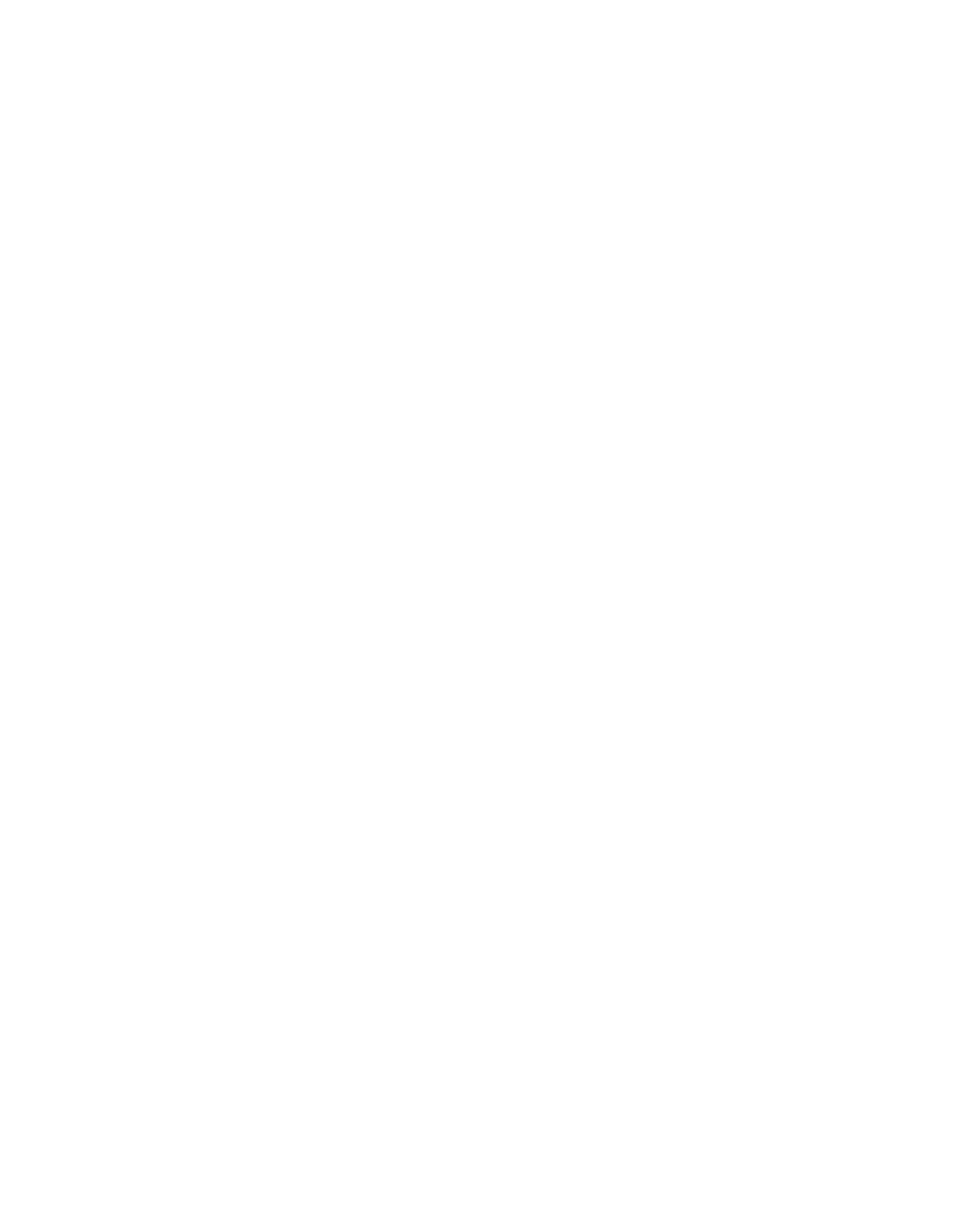#### **CURRENCY EQUIVALENTS**

(as of 5 October 2016)

| Currency unit | -   | riel/s (KR) |
|---------------|-----|-------------|
| KR1.00        | $=$ | \$0.0002    |
| \$1.00        | $=$ | KR4,133     |

#### **ABBREVIATIONS**

| <b>ADB</b>     | Asian Development Bank                               |
|----------------|------------------------------------------------------|
| <b>CEFPF</b>   | Clean Energy Financing Partnership Facility          |
| <b>CFPS</b>    | Canadian Climate Fund for the Private Sector in Asia |
| <b>EDC</b>     | Electricité du Cambodge                              |
| <b>IESE</b>    | initial environmental and social examination         |
| <b>IPP</b>     | independent power producer                           |
| km             | kilometer                                            |
| kWh            | kilowatt-hour                                        |
| m <sup>2</sup> | square meter                                         |
| <b>MME</b>     | Ministry of Mines and Energy                         |
| <b>MW</b>      | megawatt                                             |
| O&M            | operation and maintenance                            |
| <b>PPA</b>     | power purchase agreement                             |
| <b>PPP</b>     | public-private partnership                           |

#### **NOTE**

In this report, "\$" refers to US dollars, unless otherwise stated.

| <b>Vice-President</b>   | D. Gupta, Private Sector and Cofinancing Operations                   |  |  |
|-------------------------|-----------------------------------------------------------------------|--|--|
| <b>Director General</b> | M. Barrow, Private Sector Operations Department (PSOD)                |  |  |
| <b>Director</b>         | C. Thieme, Officer-in-Charge, Infrastructure Finance Division 2, PSOD |  |  |
| <b>Team leader</b>      | S. Hashizume, Investment Specialist, PSOD                             |  |  |
| <b>Project advisor</b>  | D. Wiedmer, Principal Investment Specialist, PSOD                     |  |  |
| <b>Team members</b>     | D. Barton, Investment Specialist, PSOD                                |  |  |
|                         | I. Bryson, Safeguards Specialist, PSOD                                |  |  |
|                         | C. Gin, Principal Counsel, Office of the General Counsel              |  |  |
|                         | J. Gomez, Safeguards Officer (Environment), PSOD                      |  |  |
|                         | W. Hong, Investment Specialist, PSOD                                  |  |  |
|                         | T. Khimasia, Senior Guarantees and Syndications Specialist, PSOD      |  |  |
|                         | H. Lim, Investment Specialist, PSOD                                   |  |  |
|                         | M. Manabat, Senior Investment Officer, PSOD                           |  |  |
|                         | K. Paocharoen, Senior Investment Officer, PSOD                        |  |  |
|                         | K. Taniguchi, Senior Economist, PSOD                                  |  |  |

In preparing any country program or strategy, financing any project, or by making any designation of or reference to a particular territory or geographic area in this document, the Asian Development Bank does not intend to make any judgments as to the legal or other status of any territory or area.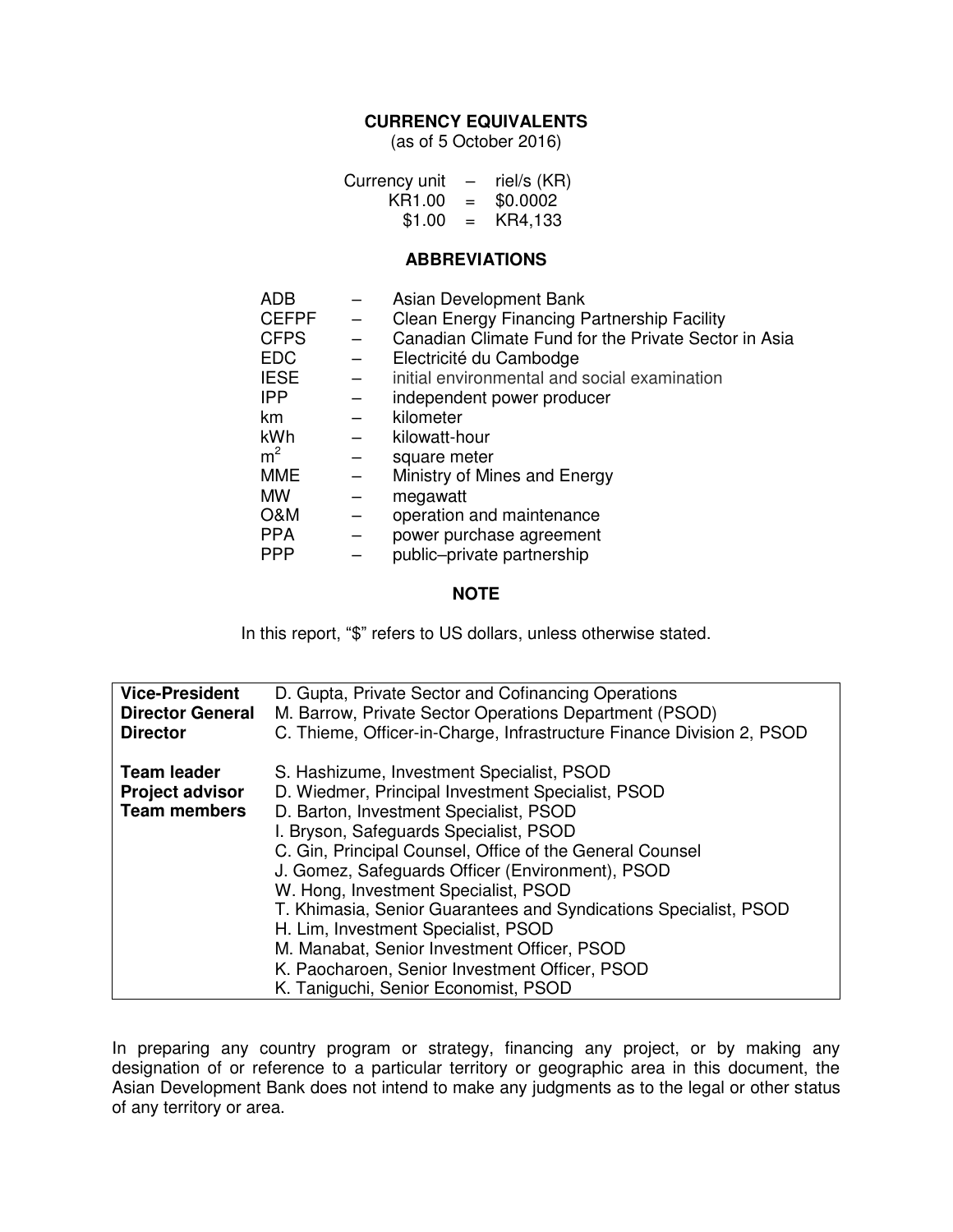#### **CONTENTS**

**Page** 

# PROJECT AT A GLANCE I. THE PROPOSAL **1** II. THE PROJECT And the state of the state of the state of the state of the state of the state of the state of the state of the state of the state of the state of the state of the state of the state of the state of the sta A. Project Identification and Description 1 B. Development Impacts, Outcome, and Outputs 3 C. Alignment with ADB Strategy and Operations 3<br>
D. Proiect Cost and Financing Plan D. Project Cost and Financing Plan<br>
E. Implementation Arrangements<br>
4 Implementation Arrangements F. Projected Financial and Economic Performance 4 III. THE PROPOSED ADB ASSISTANCE **FOUR SERVICE ASSISTANCE** 5 A. The Assistance 5<br>
B. Value Added by ADB Assistance 5 B. Value Added by ADB Assistance<br>C. Risks 5 C. Risks 5 IV. POLICY COMPLIANCE 5 A. Safeguards and Social Dimensions<br>
B. Anticorruption Policy<br>
6 B. Anticorruption Policy 6<br>C. Investment Limitations 6 C. Investment Limitations 6<br>
D. Assurances 6 Assurances V. RECOMMENDATION 7 APPENDIXES 1. Design and Monitoring Framework 8 2. List of Linked Documents 10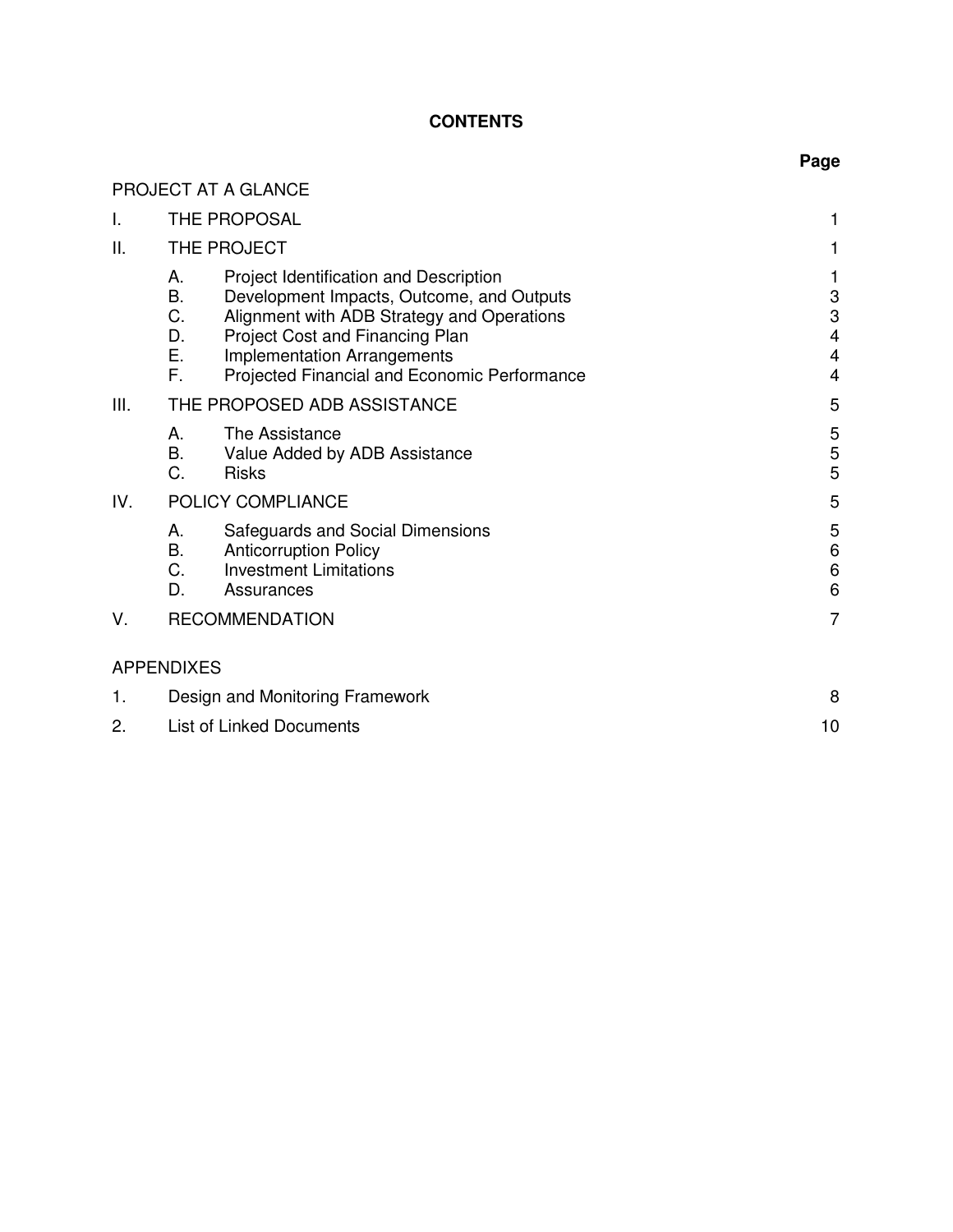# **PROJECT AT A GLANCE**

| 1. Basic Data                                      |                                                             |                   |                         |                                          | Project Number: 50248-001         |       |
|----------------------------------------------------|-------------------------------------------------------------|-------------------|-------------------------|------------------------------------------|-----------------------------------|-------|
| <b>Project Name</b>                                | Cambodia Solar Power Project                                | <b>Department</b> |                         | PSOD/PSIF2                               |                                   |       |
|                                                    |                                                             | /Division         |                         |                                          |                                   |       |
| Country                                            | Cambodia                                                    |                   |                         |                                          |                                   |       |
| 2. Sector                                          | Subsector(s)                                                |                   |                         |                                          | <b>ADB Financing (\$ million)</b> |       |
| $\sqrt{\phantom{a}}$ Energy                        | Renewable energy generation - solar                         |                   |                         |                                          |                                   | 3.60  |
|                                                    |                                                             |                   |                         | <b>Total</b>                             |                                   | 3.60  |
| 3. Strategic Agenda                                | <b>Subcomponents</b>                                        |                   |                         | <b>Climate Change Information</b>        |                                   |       |
| Inclusive economic                                 | Pillar 1: Economic opportunities,                           |                   | Mitigation (\$ million) |                                          |                                   | 3.60  |
| growth (IEG)                                       | including jobs, created and expanded                        |                   |                         | $CO2$ reduction (tons per annum)         |                                   | 9,500 |
| Environmentally<br>sustainable growth              | Global and regional transboundary<br>environmental concerns |                   |                         | Climate Change impact on the Project     |                                   | Low   |
| (ESG)                                              |                                                             |                   |                         |                                          |                                   |       |
| 4. Drivers of Change                               | <b>Components</b>                                           |                   |                         | <b>Gender Equity and Mainstreaming</b>   |                                   |       |
| Partnerships (PAR)                                 | Commercial cofinancing                                      |                   |                         | No gender elements (NGE)                 |                                   |       |
|                                                    | <b>Private Sector</b>                                       |                   |                         |                                          |                                   |       |
| Private sector                                     | Promotion of private sector                                 |                   |                         |                                          |                                   |       |
| development (PSD)                                  | investment                                                  |                   |                         |                                          |                                   |       |
| 5. Poverty and SDG Targeting                       |                                                             |                   | <b>Location Impact</b>  |                                          |                                   |       |
| Geographic Targeting                               | <b>No</b>                                                   |                   | Nation-wide             |                                          |                                   | High  |
| <b>Household Targeting</b><br><b>SDG Targeting</b> | <b>No</b><br>Yes                                            |                   |                         |                                          |                                   |       |
| SDG Goals                                          | SDG7, SDG13                                                 |                   |                         |                                          |                                   |       |
| 6. Nonsovereign Operation Risk Rating              |                                                             |                   |                         |                                          |                                   |       |
| <b>Obligor Name</b>                                |                                                             |                   |                         | <b>Final Project Rating</b>              | <b>Facility Risk Rating</b>       |       |
| Sunseap Asset (Cambodia) Co. Ltd.                  |                                                             |                   | Confidential            |                                          | Confidential                      |       |
|                                                    |                                                             |                   | Information Deleted.    |                                          | Information Deleted.              |       |
| 7. Safeguard Categorization                        | <b>Environment: B</b><br><b>Involuntary Resettlement: C</b> |                   |                         |                                          | Indigenous Peoples: C             |       |
| 8. Financing                                       |                                                             |                   |                         |                                          |                                   |       |
| <b>Modality and Sources</b>                        |                                                             |                   |                         | Amount (\$ million)                      |                                   |       |
| <b>ADB</b>                                         |                                                             |                   |                         |                                          | 3.60                              |       |
|                                                    | Nonsovereign LIBOR Based Loan: Ordinary capital resources   |                   |                         |                                          | 3.60                              |       |
| <b>B-Loans</b>                                     |                                                             |                   |                         |                                          | 3.00                              |       |
| <b>Commercial Banks</b>                            |                                                             |                   |                         |                                          | 3.00                              |       |
| Official Cofinancing <sup>a</sup>                  |                                                             |                   |                         |                                          | 3.25                              |       |
|                                                    | Canadian Climate Fund for the Private Sector in Asia        |                   |                         |                                          | 3.25                              |       |
| Others <sup>b</sup>                                |                                                             |                   |                         | <b>Confidential Information Deleted.</b> |                                   |       |
| <b>Total</b>                                       |                                                             |                   |                         | <b>Confidential Information Deleted.</b> |                                   |       |

a Concessional financing from external sources.

**b Derived by deducting ADB financing, B Loans and Official Cofinancing from Project Total Cost.**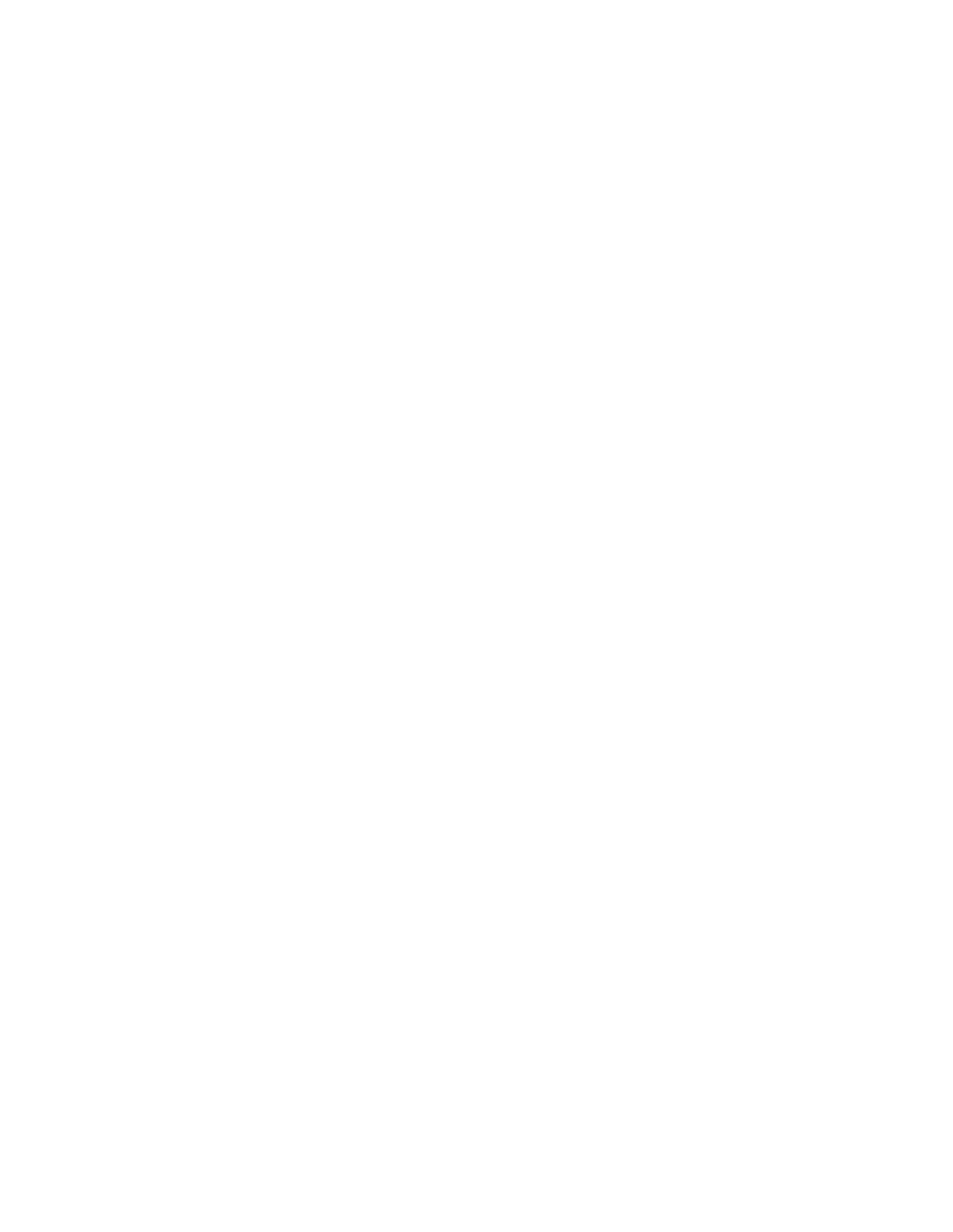# **I. THE PROPOSAL**

1. I submit for your approval the following report and recommendation on (i) a proposed A loan of up to \$3,600,000 from the Asian Development Bank (ADB) ordinary capital resources; and (ii) a proposed B loan of up to \$3,000,000, to Sunseap Asset (Cambodia) Co. Ltd. for the Cambodia Solar Power Project. The report also describes the proposed administration of a loan of up to \$3,250,000 to be provided by the Canadian Climate Fund for the Private Sector in Asia (CFPS) under the Clean Energy Financing Partnership Facility (CEFPF). If the Board approves the proposed A loan and B loan described above, I, acting under the authority delegated to me by the Board, approve the administration of the CFPS loan.

## **II. THE PROJECT**

## **A. Project Identification and Description**

## **1. Project Identification**

2. Cambodia has transformed from a post-conflict to a market-oriented economy through steady and wide-ranging reforms. The country's economic growth reached 7% or more each year from 2011 to 2015.<sup>1</sup> Official figures show that poverty in Cambodia has fallen dramatically, from 47.8% in 2007 to 13.5% in 2014.<sup>2</sup> However, the legacy of the civil conflict that devastated the national infrastructure remains. For instance, access to electricity in Cambodia is among the lowest in Southeast Asia, despite the rapid economic development. The electrification rate has risen from 20.3% in 2007 to 55.0% in 2015, but is still not comparable with regional peers.<sup>3</sup> Consumers suffer from insufficient, unreliable, and expensive power because of the country's reliance on diesel and energy imports as well as fragmented grids. On the other hand, Cambodia's energy demand is growing faster than economic growth as a result of increasing foreign investment, a shift from agriculture to manufacturing and service industries, and an increase in connected households. Power consumption is forecast to grow at 9.4% per year until 2020, which will require more than a 50% increase in energy output to keep pace with the demand in growth. Without adequate and reliable supply of electricity at a competitive cost, the energy deficit will be a major obstacle for industries and a key hindrance to sustainable and inclusive economic growth.

3. Solar is a promising renewable energy resource in Cambodia. The country has abundant supply, with average solar irradiation of 5 kilowatt-hours (kWh) per square meter (m<sup>2</sup>) per day. The technical potential for solar power is 8,100 megawatts (MW) and energy output of 14,781 gigawatt-hours per year.<sup>4</sup> However, solar energy is yet to be utilized at scale in Cambodia. There are no utility-scale solar power plants, and solar accounts for less than 0.1% of the energy mix. This is primarily because solar was previously prohibitively expensive, and Cambodia could not afford subsidized feed-in tariffs or other forms of subsidy present in higherincome countries. The high financing cost and scarcity of long-term commercial financing exacerbated the issue. Secondly, solar and renewable energy were not part of the government's primary agenda for energy sector planning. The main priority has been to develop baseload plants such as large hydropower and coal projects, and to extend and connect the fragmented grids to establish a national network.

 $\overline{a}$ 1 ADB. 2016. *Country Operations Business Plan: Cambodia, 2017–2019*. Manila. 2

ADB. 2016. *Basic Statistics 2016*. Manila.

<sup>3</sup> Electricity Authority of Cambodia estimates.

<sup>4</sup> Government of Cambodia, Ministry of Industry, Mines and Energy. 2010. *The Current Status of Renewable Energy, Energy Efficiency Development in Cambodia*. Phnom Penh.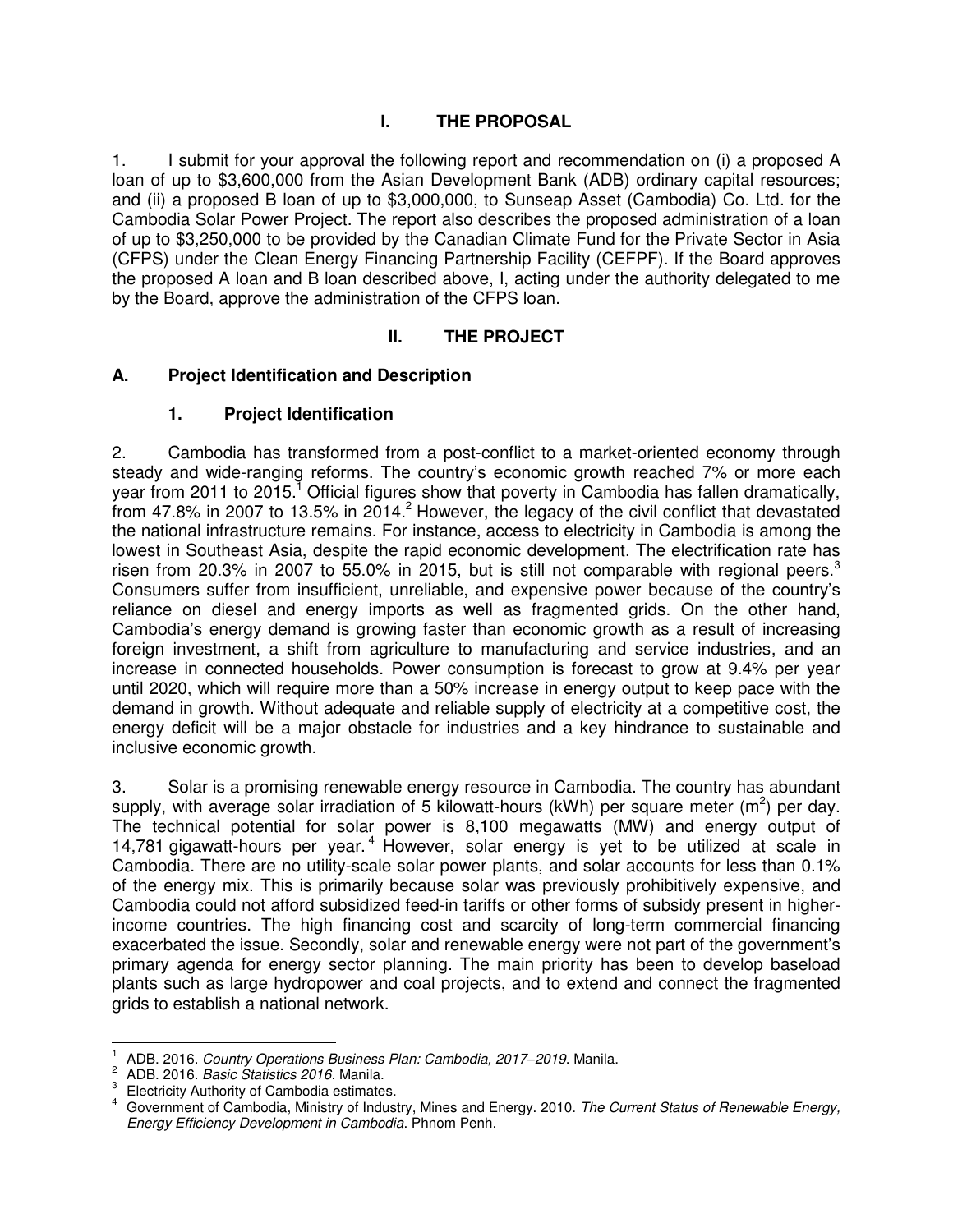4. However, the landscape is changing, and Cambodia is entering a new era of unlocking its solar potential. With the rapid cost reduction in solar panels, and the high cost of existing energy sources such as diesel and energy imports, solar power in Cambodia is reaching grid parity where solar power can be generated at a cost lower than the country's average cost of production and retail tariffs. Once projects achieve grid parity, solar can be sustainable without subsidies, thereby satisfying the government's principle of no subsidy. The government also recognizes the importance of solar energy development from energy shortages during the country's dry season. An increasing number of hydropower plants accounts for 45% of total domestic energy generation, and these are increasingly vulnerable during times of low rainfall. Solar energy is predictable in the dry season when generation from hydropower is constrained, and therefore complementary to hydropower facilities. In June 2016, the Government of Cambodia received approval from the multi-donor Climate Investment Funds for an investment plan under the Scaling-Up Renewable Energy for Low-Income Countries Program. The program investment plan in Cambodia includes \$21.3 million for solar energy development to accelerate solar power through both the public and private sectors.<sup>5</sup>

5. Svay Rieng Province is located in the southeast of Cambodia, bordering Viet Nam. The province has special economic zones, with growing economic activities from industries, which create over 25,000 jobs. The peak load in the province has been rapidly increasing from only 8.6 MW in 2010 to 14.4 MW in 2015, and is estimated to grow to 23.7 MW by 2020 and 37.1 MW by 2024.<sup>6</sup> However, the region has not been connected to the national grid to date, and its energy solely depends on import from Viet Nam. The capacity of the substation in Viet Nam is only 40 MW, which also serves domestic supply, so the energy supply to Cambodia is insufficient and unstable. The province faces acute shortage of energy, especially during the dry season. Unless generation capacity is added with stable energy supply, industrial activities in the special economic zones will be hampered and residents in the area will suffer from load shedding.

6. In response to the energy shortage, the government decided to build a 10 MW solar plant, the first utility-scale solar plant in the country, by leveraging the abundant solar resource in the area. The Ministry of Mines and Energy (MME) tendered out the plant as a private sector independent power producer (IPP) project in February 2016. ADB's Private Sector Operations Department was engaged early in the bidding process to ensure that bidders had the opportunity to optimize their proposals by leveraging the involvement of international financial institutions, like ADB, in the nascent financial environment of Cambodia, where commercial long-term funding is still extremely scarce and perceived political risk is high. The transparent bidding process resulted in a competitive and sustainable tariff, and Sunseap Group, the winning bidder, expressed a strong interest in ADB financial assistance.

# **2. Project Design**

7. The project is the first utility-scale solar power plant in Cambodia, and the first competitively tendered renewable energy IPP project in the country. It is a build–own–operate, public–private partnership (PPP) transaction for a 10 MW solar power plant to be located in Bavet city in Svay Rieng Province, about 150 kilometers (km) from the capital Phnom Penh. The project company has entered into a power purchase agreement (PPA) with Electricité du Cambodge (EDC), a state-owned utility. The project will construct a 5.5 km transmission line to

 $\overline{a}$ 5 Government of Cambodia. 2016. *Scaling-up Renewable Energy for Low Income Countries Program Investment*  **Plan for the Kingdom of Cambodia. Phnom Penh.** 

<sup>6</sup> Electricité du Cambodge estimates.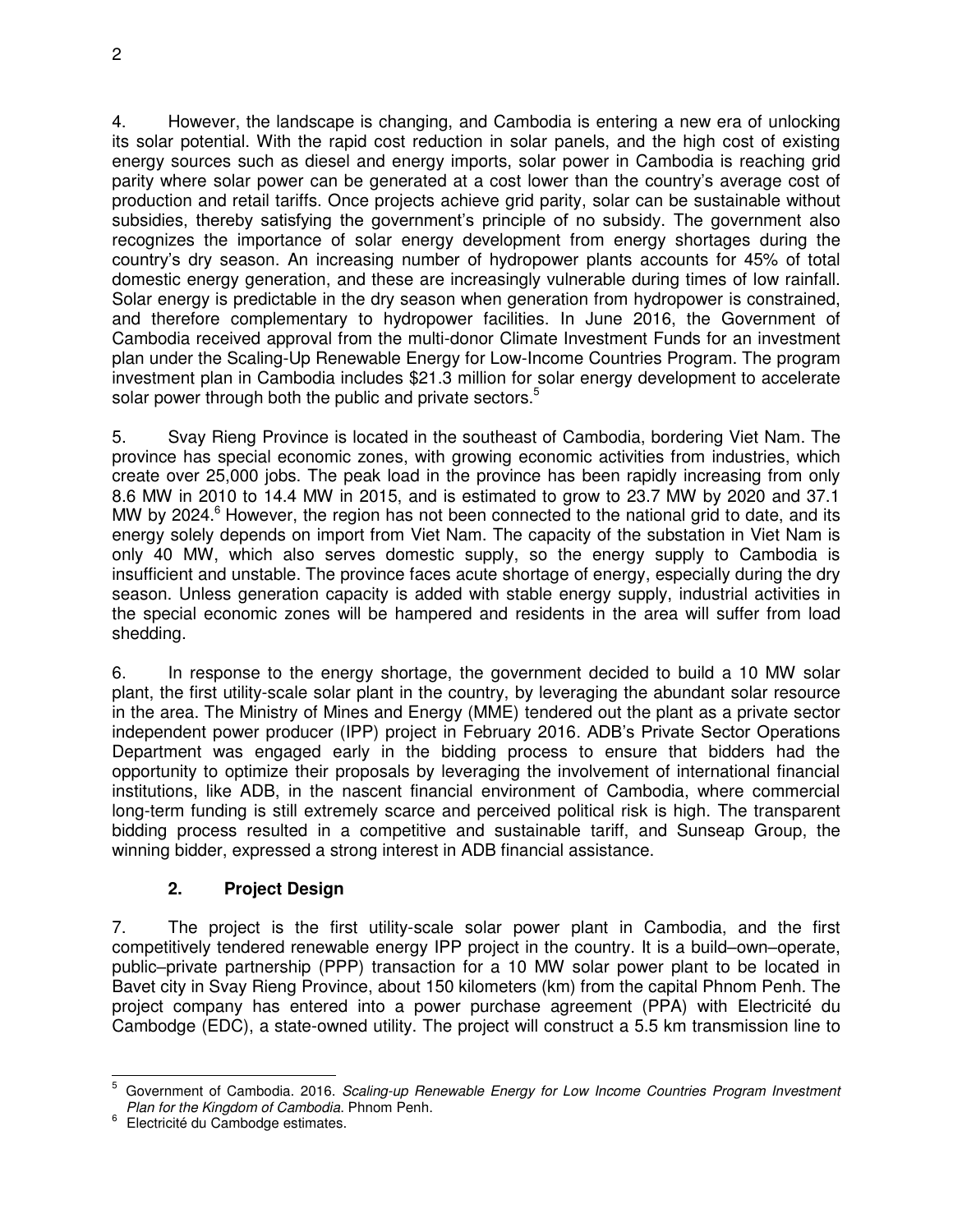connect the power plant to the nearby Chrak Mtes substation, which dispatches power to the grid.

[CONFIDENTIAL INFORMATION DELETED]

# **3. The Borrower**

8. The borrower of the project is Sunseap Asset (Cambodia) Co. Ltd. (Sunseap Asset), a special-purpose project company incorporated in Cambodia. It will be 51% owned by Sunseap International Pte. Ltd. (Sunseap International), a wholly owned subsidiary of Sunseap Group Pte. Ltd. (Sunseap Group), a pioneering and leading solar energy system developer in Singapore; and 49% by SchneiTec Co. Ltd. (SchneiTec), a Cambodian solar developer and major distributor of Schneider solar products in Cambodia.

[CONFIDENTIAL INFORMATION DELETED]

# **B. Development Impacts, Outcome, and Outputs**

9. **Impacts.** The project will increase the electricity supply to meet the demand, address the problem of imbalance of electricity supply between the dry and wet seasons, and improve the reliability and stability of Cambodia's power supply. It will also contribute to more electrification of villages and households. As the first competitive tender for a renewable energy IPP and as the first utility-scale solar project in Cambodia, the project will mark a milestone in terms of transparent and competitive bidding, long-term financing, and clean energy.

10. **Outcome.** The outcome will be increased renewable energy capacity and sustainable provision of competitively priced, reliable electricity by the private sector. The much-needed additional capacity will come from solar energy, which contributes to a reduction in carbon dioxide emissions.

11. **Outputs.** The output will be the successful installation of a 10 MW solar power plant and generation of local employment. The project will be ADB's first nonsovereign power generation project in Cambodia.

# **C. Alignment with ADB Strategy and Operations**

12. **Consistency with ADB strategy and country strategy.** The project is consistent with ADB's Midterm Review of Strategy 2020, which identifies inclusive growth and infrastructure development as two of the four strategic priorities to sharpen the focus of ADB operations.<sup>7</sup> Capitalizing on ADB's core strength of financing infrastructure development, the review sets forth that ADB will continue to help expand the supply of energy, promote energy efficiency, and support clean energy. It aims to promote a larger role for the private sector in financing infrastructure development by supporting PPPs. The project is also fully in line with the review's emphasis on strengthening private sector operations in Asian Development Fund recipient countries, and expanding connectivity. The project is aligned with ADB's country partnership strategy, 2014–2018 for Cambodia, which calls for environmentally sustainable growth, through the use of environment and climate-friendly technologies.<sup>8</sup>

 $\overline{a}$ 7 ADB. 2014. *Midterm Review of Strategy 2020: Meeting the Challenges of a Transforming Asia and Pacific*. Manila.

<sup>8</sup> ADB. 2014. *Country Partnership Strategy: Cambodia, 2014–2018*. Manila.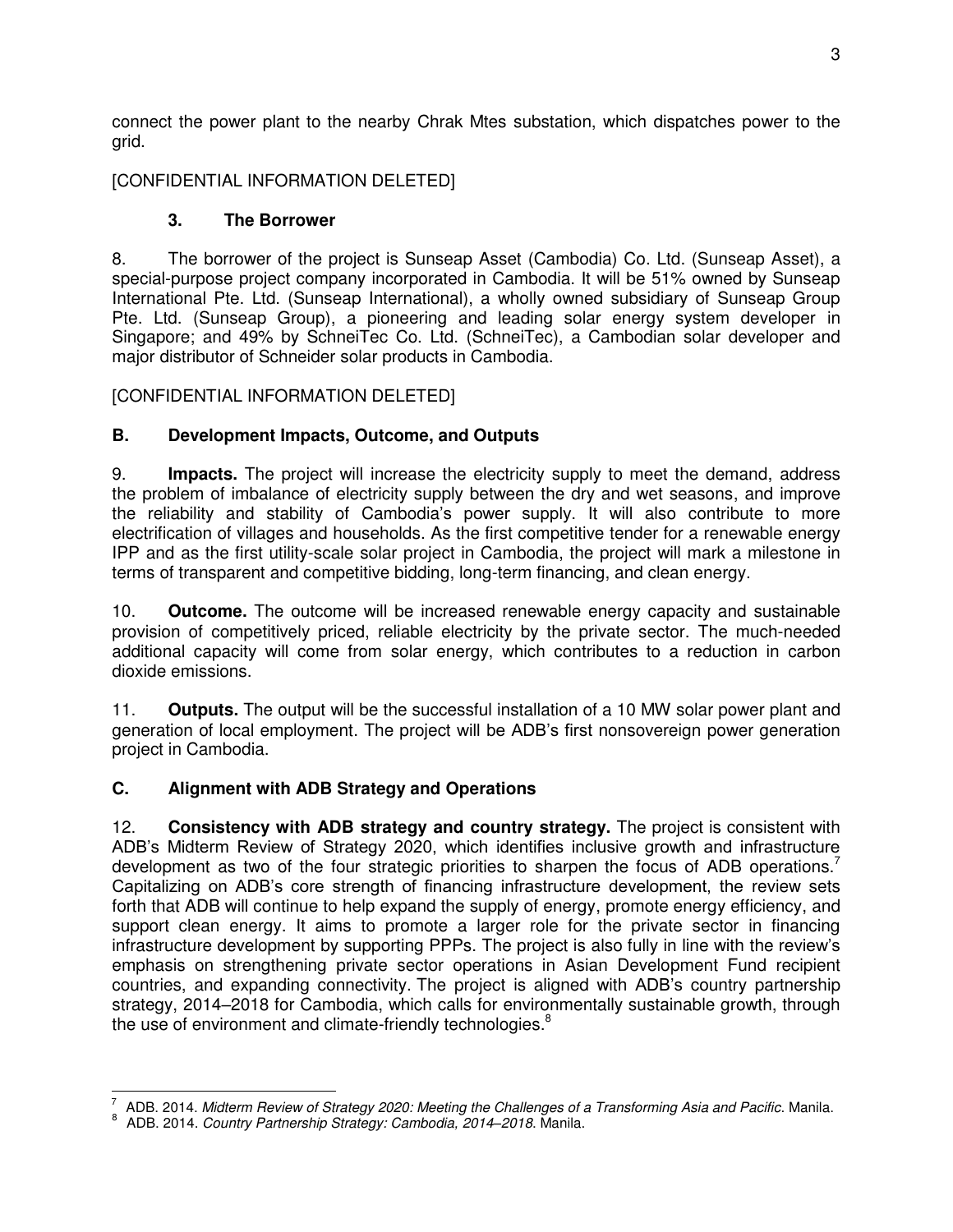13. **Consistency with the sector strategy.** ADB's Energy Policy emphasizes investments in energy efficiency, renewable energy projects, private sector participation, and wider access to energy.<sup>9</sup> It will move ADB toward its target of investing \$3 billion a year in clean energy to accelerate low-carbon growth and reduce regional greenhouse gas emissions. The energy policy also supports PPP models that enable the participation of the private sector to help achieve efficiencies and reduce reliance on public sector funds.

# **D. Project Cost and Financing Plan**

[CONFIDENTIAL INFORMATION DELETED]

# **E. Implementation Arrangements**

14. Table 4 summarizes the implementation arrangements.<sup>10</sup>

| <b>Aspects</b>                     | <b>Arrangements</b>                                                                        |  |  |  |
|------------------------------------|--------------------------------------------------------------------------------------------|--|--|--|
| Regulatory framework               | The project was developed as a private sector independent power producer project,          |  |  |  |
|                                    | and awarded a PPA through an international, least-cost, competitive bidding process        |  |  |  |
|                                    | led by the Ministry of Mines and Energy.                                                   |  |  |  |
| Management                         | Project development, construction, and operation will be managed by the borrower, a        |  |  |  |
|                                    | special-purpose company incorporated in Cambodia. The borrower is owned by                 |  |  |  |
|                                    | Sunseap Group (51%) and SchneiTec Co., Ltd. (49%).                                         |  |  |  |
| Implementation period              | August 2016-July 2017                                                                      |  |  |  |
| Construction arrangements          | The project will be constructed under a fixed-price, date-certain, and turnkey EPC         |  |  |  |
|                                    | arrangement covering all design, engineering, supply, construction, testing, and           |  |  |  |
|                                    | commissioning. There will be subcomponents, including solar panel supply, inverter         |  |  |  |
|                                    | supply, and civil works subcontracts.                                                      |  |  |  |
| Supplier and/or contractor         | SchneiTec will be the EPC contractor to wrap the subcomponents. The supplier of the        |  |  |  |
|                                    | photovoltaic panels will be Canadian Solar, and the inverters will be Schneider. The       |  |  |  |
|                                    | civil works will be minor and undertaken by local subcontractors. The sponsors will        |  |  |  |
|                                    | extend the completion guarantee in the case of cost overrun or nonperformance by           |  |  |  |
|                                    | the EPC contractor.                                                                        |  |  |  |
| Operations arrangements            |                                                                                            |  |  |  |
| [CONFIDENTIAL INFORMATION DELETED] |                                                                                            |  |  |  |
| Operation and                      | O&M requirements for solar farms are straightforward, comprising electrical works,         |  |  |  |
| maintenance                        | cleaning of solar modules, regular inspections, minor repairs, measurements, data          |  |  |  |
|                                    | verification, reporting, and site security. Either SchneiTec or the O&M entity to be       |  |  |  |
|                                    | established by the sponsors will undertake the O&M services, and Sunseap has O&M           |  |  |  |
|                                    | experience as the operator of various solar projects in Singapore.                         |  |  |  |
| Relevant parties                   | EDC is supporting revenue offtake. EDC is a fully state-owned enterprise that has          |  |  |  |
|                                    | generated EBITDA of over \$100 million since 2013. It has a no-subsidy principle to        |  |  |  |
|                                    | ensure its supply cost is lower than the retail tariffs it charges end users, and it has a |  |  |  |
|                                    | reliable record as an offtaker.                                                            |  |  |  |
| Performance monitoring             | The borrower will report on key performance indicators, including the outcome and          |  |  |  |
|                                    | outputs indicators identified in the design and monitoring framework.                      |  |  |  |

## **Table 4: Summary of Implementation Arrangements**

EBITDA = earnings before interest, taxes, depreciation, and amortization; EDC = Electricité du Cambodge; EPC = engineering, procurement, and construction; kWh = kilowatt-hour; O&M = operation and maintenance; PPA = power purchase agreement.

Sources: Asian Development Bank and Sunseap Group Pte. Ltd.

# **F. Projected Financial and Economic Performance**

[CONFIDENTIAL INFORMATION DELETED]

 9 ADB. 2009. *Energy Policy.* Manila.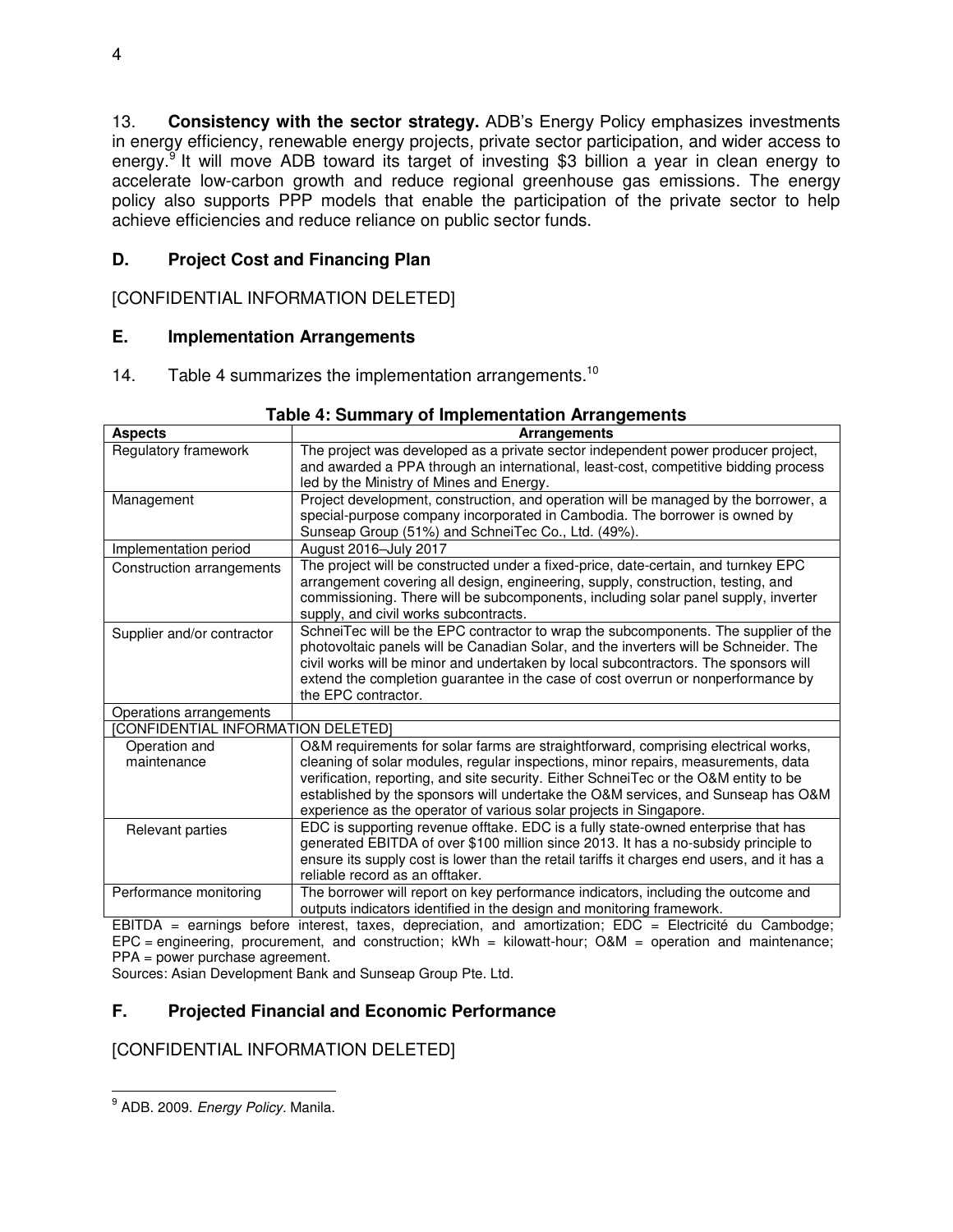# **III. THE PROPOSED ADB ASSISTANCE**

## **A. The Assistance**

15. ADB's proposed assistance comprises (i) an A loan of up to \$3.60 million, (ii) a B loan of up to \$3.00 million, and (iii) a loan of up to \$3.25 million to be provided by CFPS under the CEFPF to be administered by ADB.

[CONFIDENTIAL INFORMATION DELETED]

## **B. Value Added by ADB Assistance**

- 16. ADB's participation in the project will add substantial value in the following ways:
	- (i) ADB's leading role in the financing package of the project will help demonstrate the benefits of increasing Cambodia's power supply through low-cost PPP arrangements from indigenous, renewable energy sources; and signal to the government, investors, and international financiers that private sector-led infrastructure investments can be undertaken successfully in a transparent manner, at a competitive price, and with a sound financing package.
	- (ii) Securing the long-term commercial bank financing necessary for infrastructure investments remains a challenge because of the political risk associated with investing in Cambodia, and the nascent state of the local banking sector. ADB's early engagement in the project and ability to catalyze long-term loans from an international commercial bank are important factors in encouraging much-needed investment and replicating the successful experience.
	- (iii) ADB's assistance will help support generating indigenous power at a competitive cost, which offers an alternative to coal-fired generation. Cofinancing of the concessional loan from the CFPS will add financial viability and demonstrative capacity to the landmark solar project and contribute to the objective of the fund to showcase private sector-led clean energy development in less-developed countries.
- **C. Risks**

[CONFIDENTIAL INFORMATION DELETED]

# **IV. POLICY COMPLIANCE**

# **A. Safeguards and Social Dimensions**

17. In compliance with ADB's Safeguard Policy Statement (2009), the project is classified as category B for environment, category C for involuntary resettlement, and category C for indigenous peoples. The potential environmental and social impacts of the project have been identified and effective measures to avoid, minimize, mitigate, and compensate for the adverse impacts are incorporated in the safeguard reports and plans. An initial environmental and social examination (IESE) has been prepared for the project. The IESE includes an environmental and social management plan, which the borrower will implement to address the impacts and risks associated with the project. The project site is far from environment-sensitive areas and is largely surrounded by rice fields. Construction-related impacts such as an increase in dust and noise levels, and occupational and community health and safety risks, are expected. These impacts are not expected to be significant, given the short duration of the construction phase and the availability of readily implementable mitigation measures. A construction health and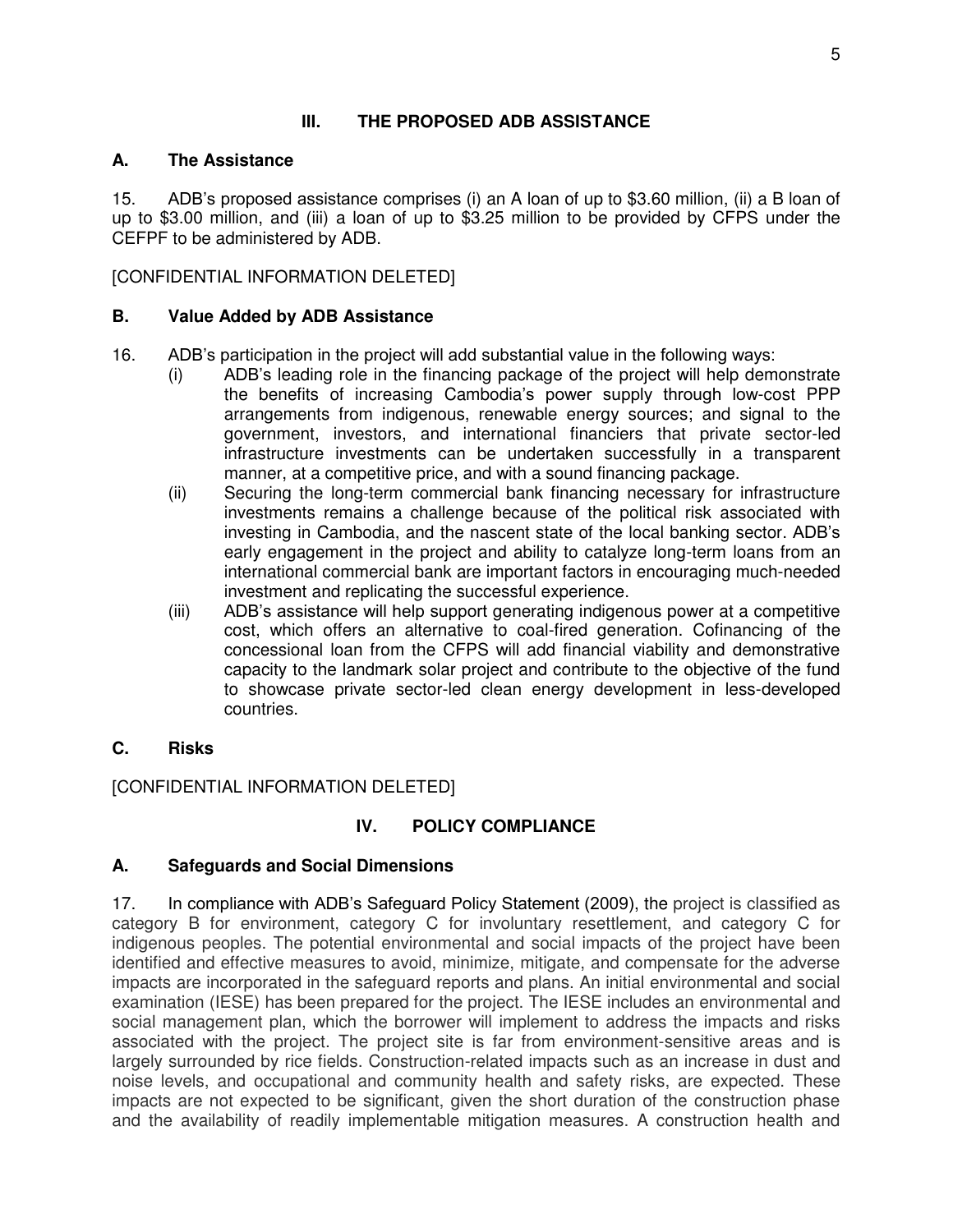safety plan will also be prepared and implemented. During operation, minimal volume of underground water will be used to clean the panels. Damaged panels will be properly stored and packaged for disposal.

18. The project has not required involuntary resettlement; and no distinct and vulnerable indigenous peoples groups in the area have the potential to be directly or indirectly affected by the project. All land required for the project site has been purchased from 27 sellers through negotiated settlement on a willing-buyer willing-seller basis. An overhead transmission line for electricity evacuation will use an existing canal and roadside right-of-way, which has been planned to avoid involuntary displacement impacts. In case of potential temporary impacts, a framework for temporary occupation and compensation along the right-of-way has been recommended as part of the project's IESE. The institutional capacity and commitment of the borrower to manage the project's social and environmental impacts are deemed adequate.

19. The borrower will comply with national labor laws and, pursuant to ADB's Social Protection Strategy (2001), will take measures to comply with the internationally recognized core labor standards.<sup>11</sup> The borrower will report regularly to ADB on (i) its (and its contractors') compliance with such laws, and (ii) the measures taken. A grievance redress mechanism to address project-related concerns will also be established. Information disclosure and consultation with affected people were conducted in accordance with ADB requirements.<sup>12</sup>

# **B. Anticorruption Policy**

20. Sunseap Asset, Sunseap Group, and SchneiTec were advised of ADB's policy of implementing best international practice relating to combating corruption, money laundering, and the financing of terrorism. ADB will ensure that the investment documentation includes appropriate provisions prohibiting corruption, money laundering, and the financing of terrorism; and remedies for ADB in the event of noncompliance.

# **C. Investment Limitations**

21. The proposed loans are within the medium-term, country, industry, group, and singleproject exposure limits for nonsovereign investments.

# **D. Assurances**

22. Consistent with the Agreement Establishing the Asian Development Bank (the Charter), <sup>13</sup> ADB will proceed with the proposed assistance upon establishing that the Government of Cambodia has no objection to the proposed assistance to Sunseap Asset (Cambodia) Co. Ltd. ADB will enter into suitable finance documentation, in form and substance satisfactory to ADB, following approval of the proposed assistance by the ADB Board of Directors.

# **V. RECOMMENDATION**

23. I am satisfied that the proposed loans would comply with the Articles of Agreement of the Asian Development Bank (ADB) and recommend that the Board approve (i) an A loan of up

 $\overline{a}$ <sup>11</sup> ADB. 2003. *Social Protection.* Manila (adopted in 2001).

<sup>&</sup>lt;sup>12</sup> Summary Poverty Reduction and Social Strategy; Safeguards and Social Dimensions Summary (accessible from the list of linked documents in Appendix 2).

<sup>13</sup> ADB. 1966. *Agreement Establishing the Asian Development Bank.* Manila.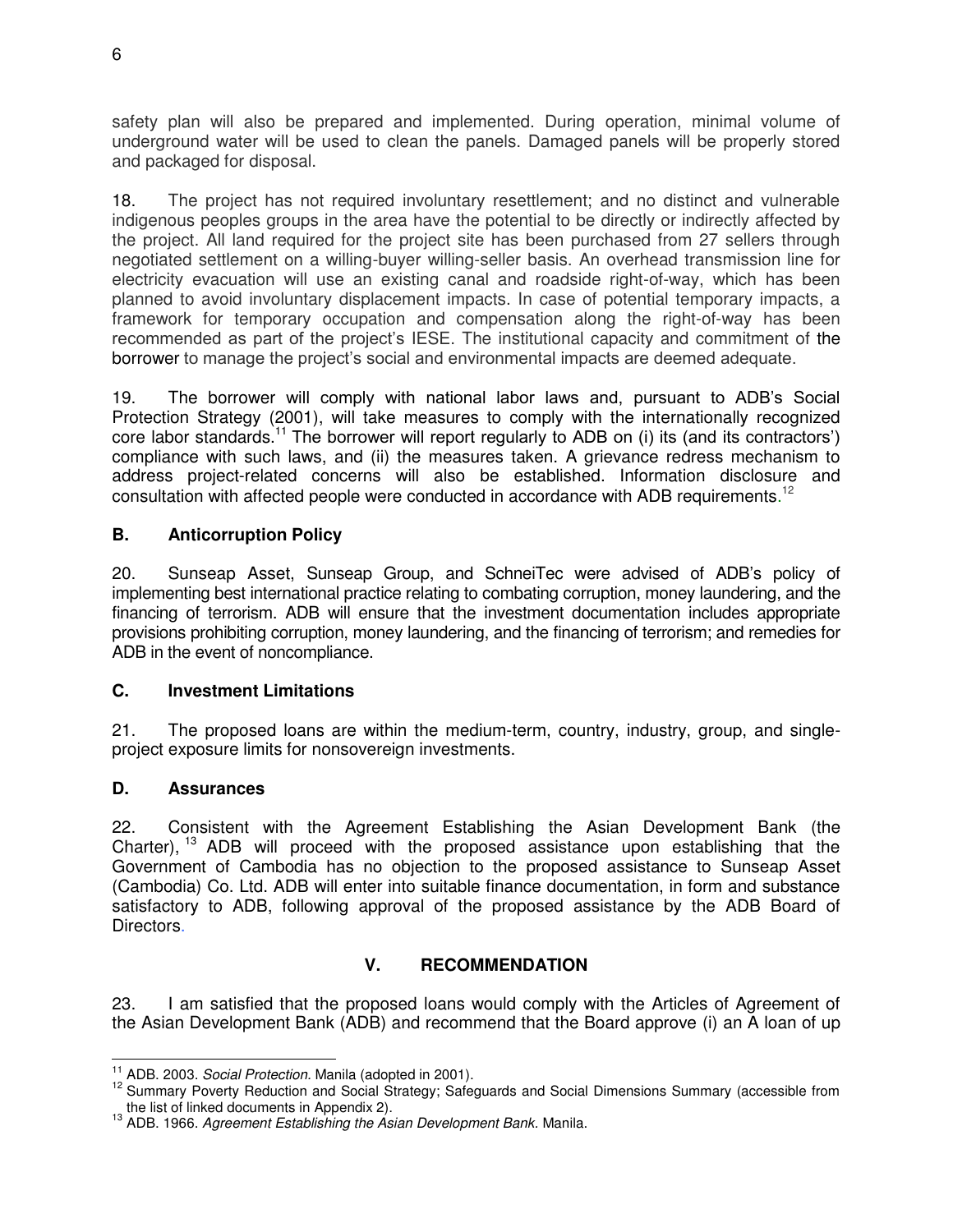to \$3,600,000 from ADB's ordinary capital resources; and (ii) a B loan of up to \$3,000,000 to be funded from a participant commercial bank, to Sunseap Asset (Cambodia) Co. Ltd., for the Cambodia Solar Power Project in Cambodia, with such terms and conditions as are substantially in accordance with those set forth in this report, and as may be reported to the Board.

> Takehiko Nakao President

16 November 2016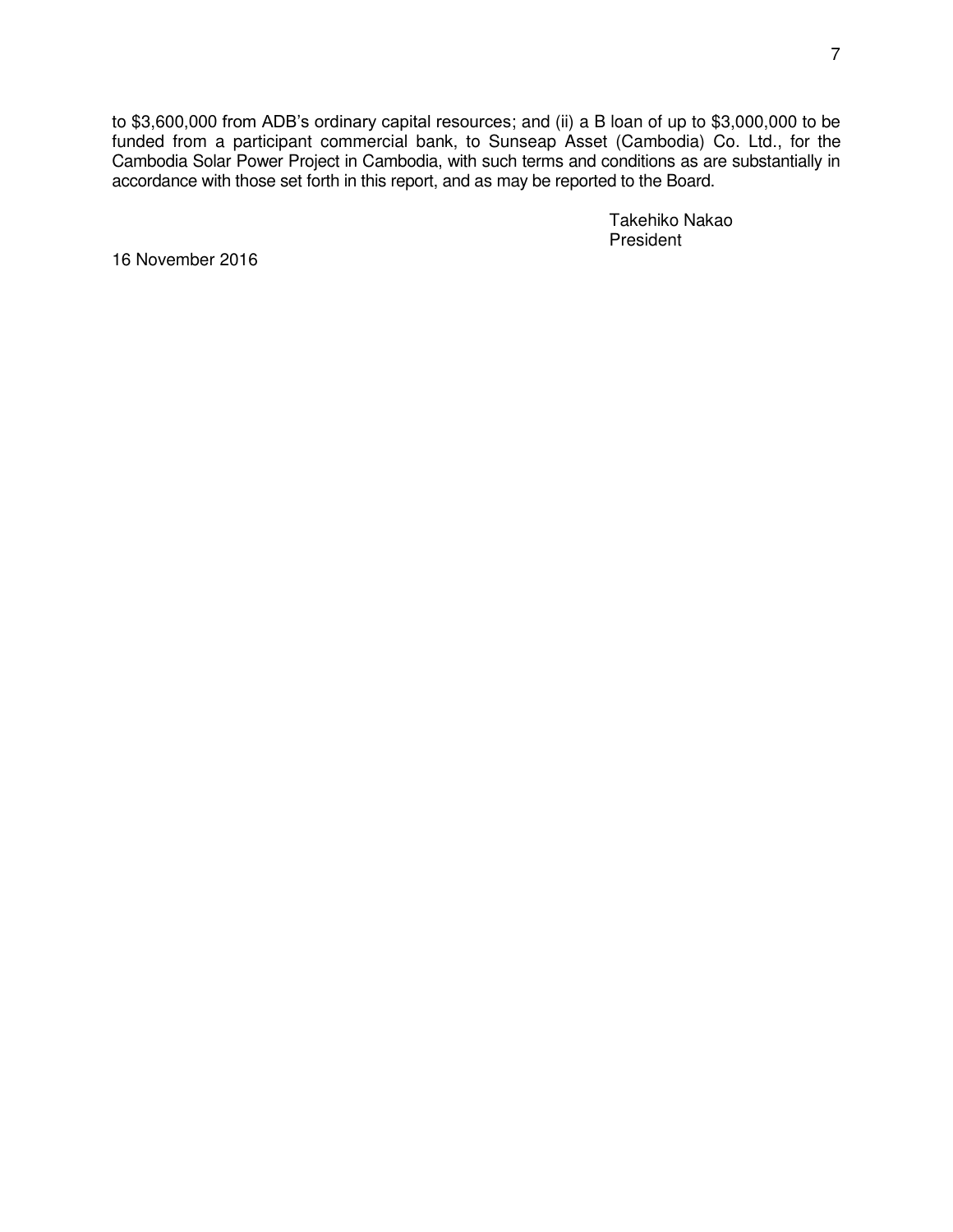# **DESIGN AND MONITORING FRAMEWORK**

#### **Impacts the Project is Aligned with**

Electricity demand met, including addressing the problem of imbalance of electricity supply between the dry and wet seasons (Electricity Authority of Cambodia)<sup>a</sup>

Villages fully electrified by 2020 and 70% of households electrified via the national grid by 2030 (Power Development Plan, 2008-2020)<sup>b</sup>

| <b>Results Chain</b>                                                                          | <b>Performance Indicators with</b><br><b>Targets and Baselines</b>                                                                                                                     | <b>Data Sources and</b><br>Reporting                                                                       | <b>Risks</b>                                                             |
|-----------------------------------------------------------------------------------------------|----------------------------------------------------------------------------------------------------------------------------------------------------------------------------------------|------------------------------------------------------------------------------------------------------------|--------------------------------------------------------------------------|
| <b>Outcome</b>                                                                                |                                                                                                                                                                                        |                                                                                                            |                                                                          |
| Increased<br>renewable energy<br>capacity<br>sustainably<br>operated by the<br>private sector | a. More than 14 gigawatt-hours<br>of power dispatched to<br>Electricité du Cambodge per<br>annum by 2018<br>(2016 baseline: 0)<br>b. Annual amount of emissions<br>reductions achieved | a-d. Annual development<br>effectiveness monitoring<br>reports by the borrower                             | Weak power demand<br>resulting from<br>adverse<br>macroeconomic<br>shock |
|                                                                                               | 9,500 metric tons of carbon<br>dioxide equivalent on average<br>during the first 10 years of<br>operation (2017-2027)<br>(2016 baseline: 0)                                            |                                                                                                            |                                                                          |
|                                                                                               | c. Number of full-time equivalent<br>jobs provided during operation<br>phase amount to at least 10 by<br>2018 (2016 baseline: Not<br>applicable)                                       |                                                                                                            |                                                                          |
|                                                                                               | d. Direct contribution (corporate<br>tax) to government revenues<br>amounts to at least \$25,000<br>equivalent per annum by 2023<br>(2016 baseline: 0)                                 | d. Annual audited<br>financial statements of the<br>borrower                                               |                                                                          |
| <b>Outputs</b>                                                                                |                                                                                                                                                                                        |                                                                                                            |                                                                          |
| 1. Power plant<br>installed                                                                   | 1a. 10 megawatts of solar power<br>capacity commissioned by July<br>2017<br>(2016 baseline: Not applicable)                                                                            | 1a-b. Company annual<br>technical reports and<br>completion certificate from<br>lenders' technical advisor | Delayed<br>commissioning<br>caused by force<br>majeure events            |
|                                                                                               | 1b. 5.5 kilometer transmission<br>line connecting the plant to the<br>substation completed by June<br>2017<br>(2016 baseline: Not applicable)                                          |                                                                                                            | Price of equipment<br>and raw material<br>increase more than<br>budgeted |
| 2. Local<br>employment<br>generated                                                           | 2a. Number of full-time<br>equivalent jobs provided during<br>construction phase amount to at<br>least 90<br>(2015 baseline: 0)                                                        | 2a-b. Annual<br>development<br>effectiveness monitoring<br>reports by the borrower                         |                                                                          |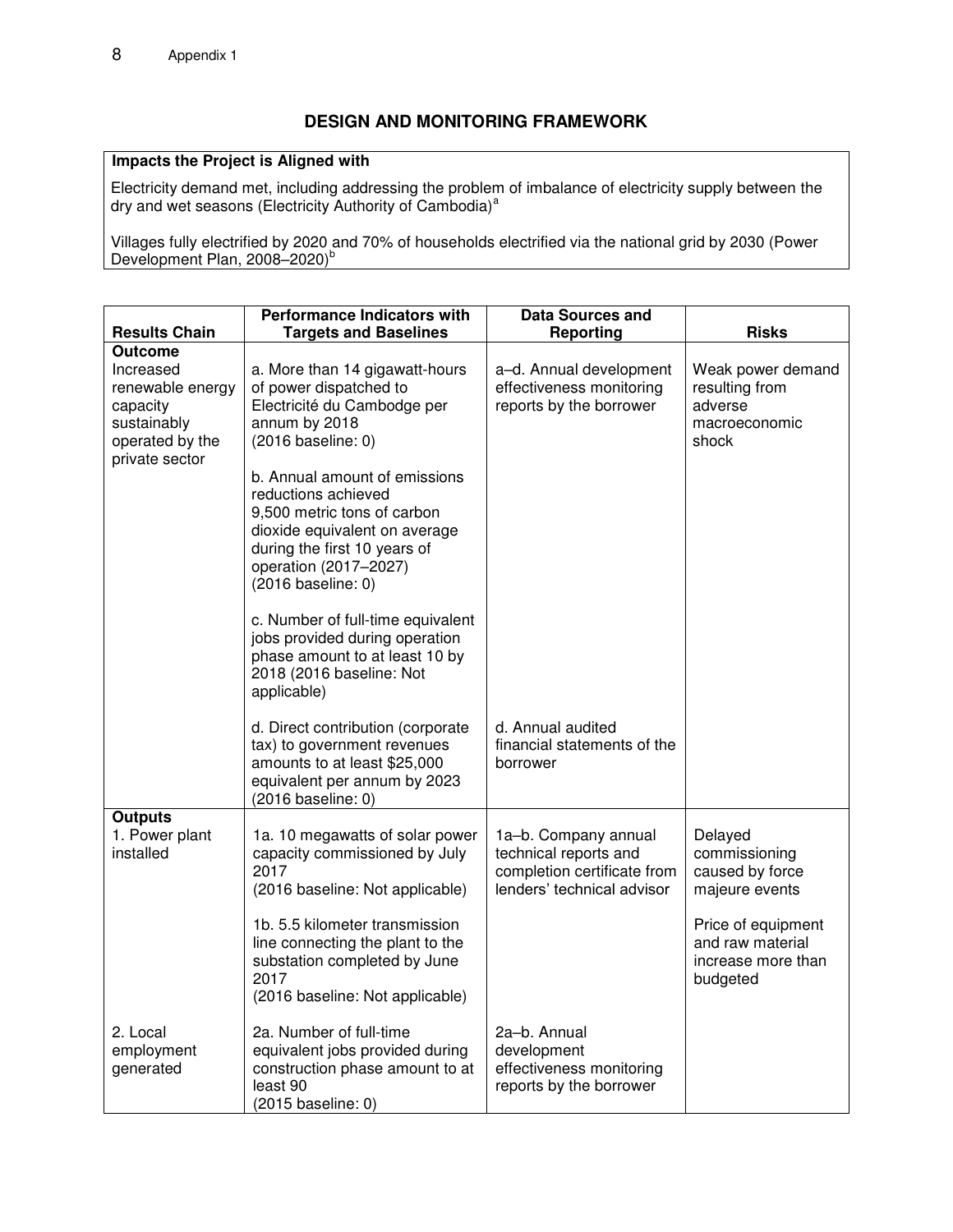| <b>Results Chain</b> | <b>Performance Indicators with</b><br><b>Targets and Baselines</b>                                                                                    | Data Sources and<br>Reporting | <b>Risks</b> |
|----------------------|-------------------------------------------------------------------------------------------------------------------------------------------------------|-------------------------------|--------------|
|                      | 2b. Local purchase of goods and<br>services amounts to more than<br>KR4 billion (\$1 million<br>equivalent) during construction<br>(2015 baseline: 0) |                               |              |

#### **Key Activities with Milestones**

Outputs 1-2: Installation of a 10 megawatt solar power plant and generation of local employment

- 1.1. Achieve financial close by the fourth quarter of 2016
- 1.2. Commission 10 megawatt solar power plant by July 2017
- 1.3. Operation as scheduled

#### **Inputs**

Asian Development Bank:

Up to \$3.60 million A loan

Up to \$3.00 million B loan

Up to \$3.25 million loan from the Canadian Climate Fund for the Private Sector in Asia under the Clean Energy Financing Partnership Facility

[CONFIDENTIAL INFORMATION DELETED]

#### **Assumptions for Partner Financing**

Not applicable

KR = Cambodian riel.

- <sup>a</sup> Government of Cambodia, Electricity Authority of Cambodia. 2015. *Report on Power Sector of the Kingdom of Cambodia*. Phnom Penh.
- b Government of Cambodia, Ministry of Mines and Energy. 2015. *Updated Power Development and Exchange in Cambodia*. Paper presented at the 19th Meeting of the Greater Mekong Subregion Regional Power Trade Coordination Committee. Bangkok. 16–17 November.

Source: Asian Development Bank.